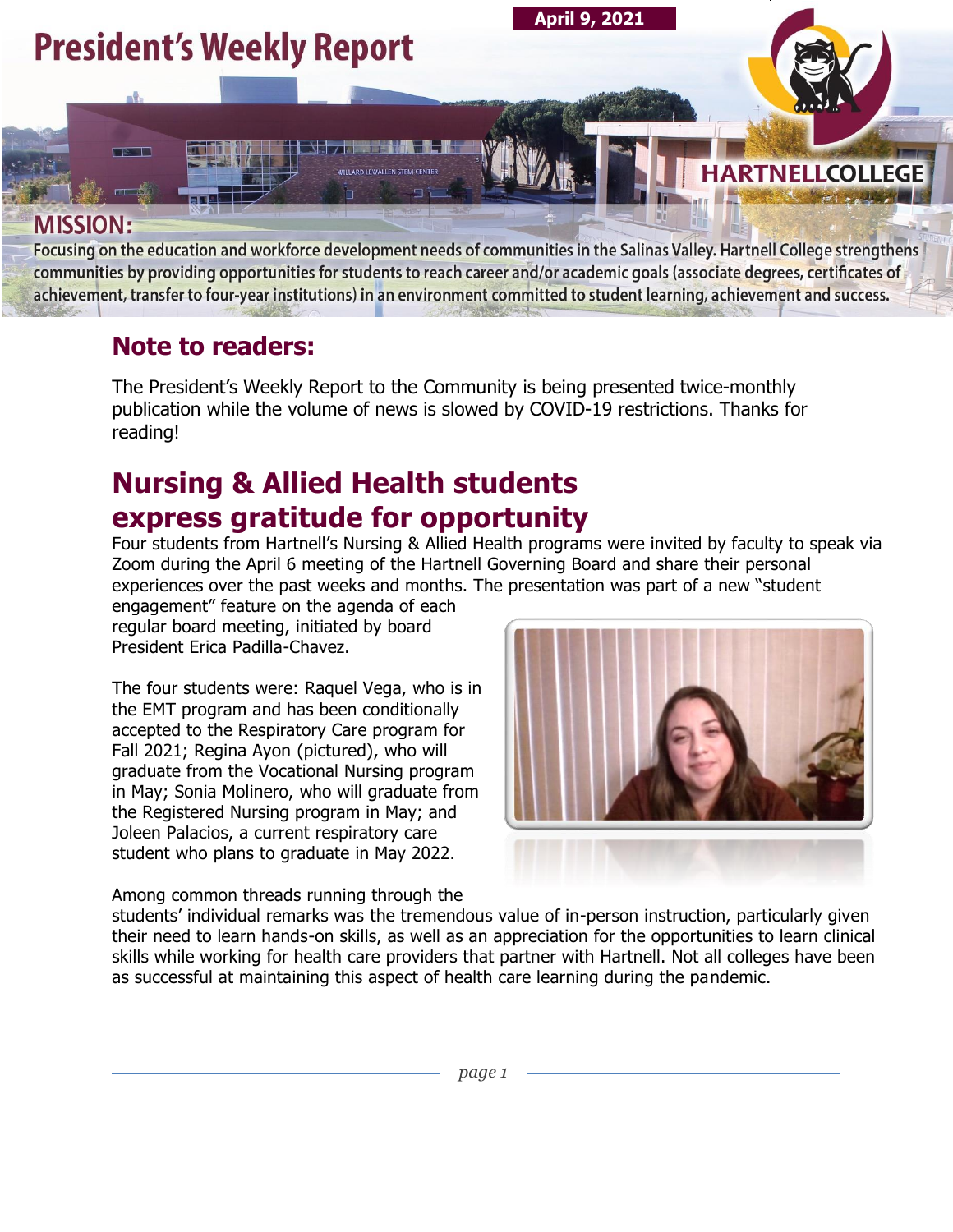"On behalf of the respiratory program, thank you for all you guys' hard work for getting us in our clinicals," Palacios said. "This second semester, going into the hospitals, it's really put everything in perspective, and for me it's motivating in itself being in the hospital, and it helps me push through these challenges. It makes the whole program seem that much more important."

## **'Memoirs of a Pandemic' invites reflection from students, employees**

Hartnell students and employees continue to have the opportunity to share personal reflections on life during the past year of the COVID-19 pandemic, thanks to an interactive Google Forms [document](https://docs.google.com/forms/d/e/1FAIpQLScSoMhkiUl_m2WIN7djh_xqYQvOLtWQWi778JoA7xB8zi8xMQ/viewform?gxids=7628) established by Augustine Nevarez, director of student affairs for student life. He was inspired by a Self-Care Workshop during a Women's History Month event.



"During the workshop, I thought of how many of our Hartnell Community members have not had the opportunity to share or hear from each other, so the idea of creating this written outlet came about an outlet to share with others your experience through this most difficult time," Nevarez said in a March 18 email announcing the opportunity.

The "Memoirs of a Pandemic" page has received eight responses so far. Most are anonymous, but those responding are also welcome to identify themselves. Here is one example:

"It has been very difficult for me to see so many students going through so many difficulties. I care greatly for each of them. It has also been difficult for me to deal with the stress of making my home my workplace. … Finally, I feel sad that so many of my relationships have suffered as a result of the pandemic. Through lack of direct personal contact, I have felt alienated from others in many ways. I am dealing with these thoughts as best as I can and trying to remember all of the things for which I have to be grateful  $-$  a loving family, a rewarding job and kind, loving friends."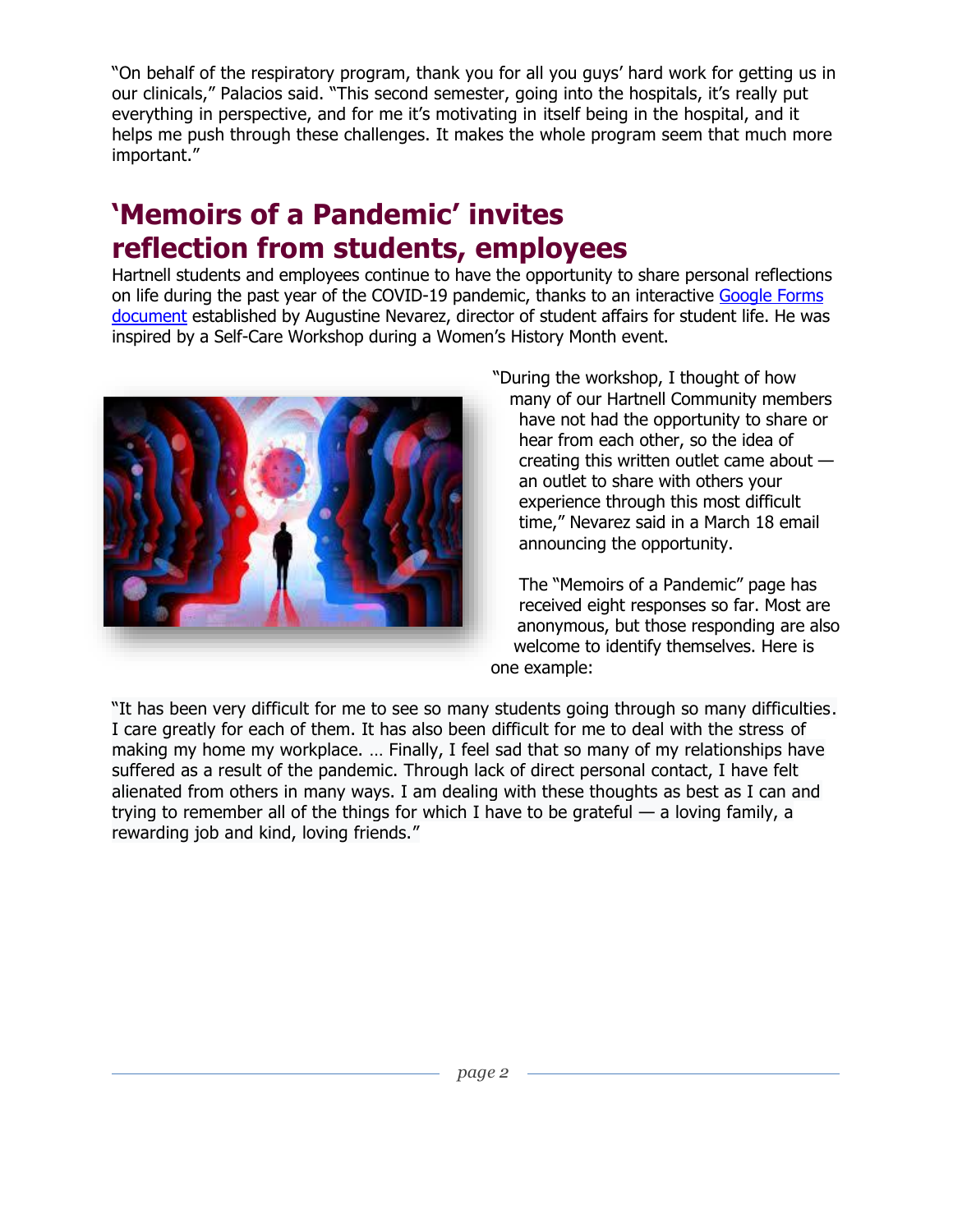### **U.S. Rep. Panetta tours Soledad center with board President Padilla-Chavez**

Hartnell Governing Board President Erica Padilla-Chavez on April 2 hosted U.S. Rep. Jimmy Panetta on a tour of Hartnell's newly completed Soledad Education Center, and Panetta expressed his appreciation on Facebook.



"As a community college alumnus, I'm glad to work closely with these institutions on the Central Coast," he wrote. "Thanks to the Hartnell College team for showing me all that the new Soledad Education Center Campus will offer students."



Joseph Reyes, executive director

of facilities, planning and construction management, assisted with the brief tour, which included the reception area (pictured).

### **Music Extravaganza performances available for viewing on YouTube**

The 2021 Hartnell Music Extravaganza had its online premiere on Friday, April 1, but the event remains available on [YouTube,](https://www.youtube.com/watch?v=J7pl6eB4yfQ&t=2216s&ab_channel=AlexisOlsen) where it has been viewed more than 260 times. The online presentation, which takes the place of the in-person concerts presented each spring, features



students from Hartnell's instrumental and vocal ensembles, as well as guitar and piano. (Pictured: guitar student Matthew Cassady.)

During the video, instructors share behind-thescenes details of how they were able to integrate students' individual remote performances into the finished works included in the one-hour video.

"Even though the pandemic has created many challenges for us as musicians and as teachers, we are all working very hard to provide the very best musical instruction for our students," said instrumental music instructor Steve Ettinger, who

gave a welcome to open the program. "We hope you enjoy this presentation and would like to thank you for your support of the music and performing arts programs here at Hartnell College."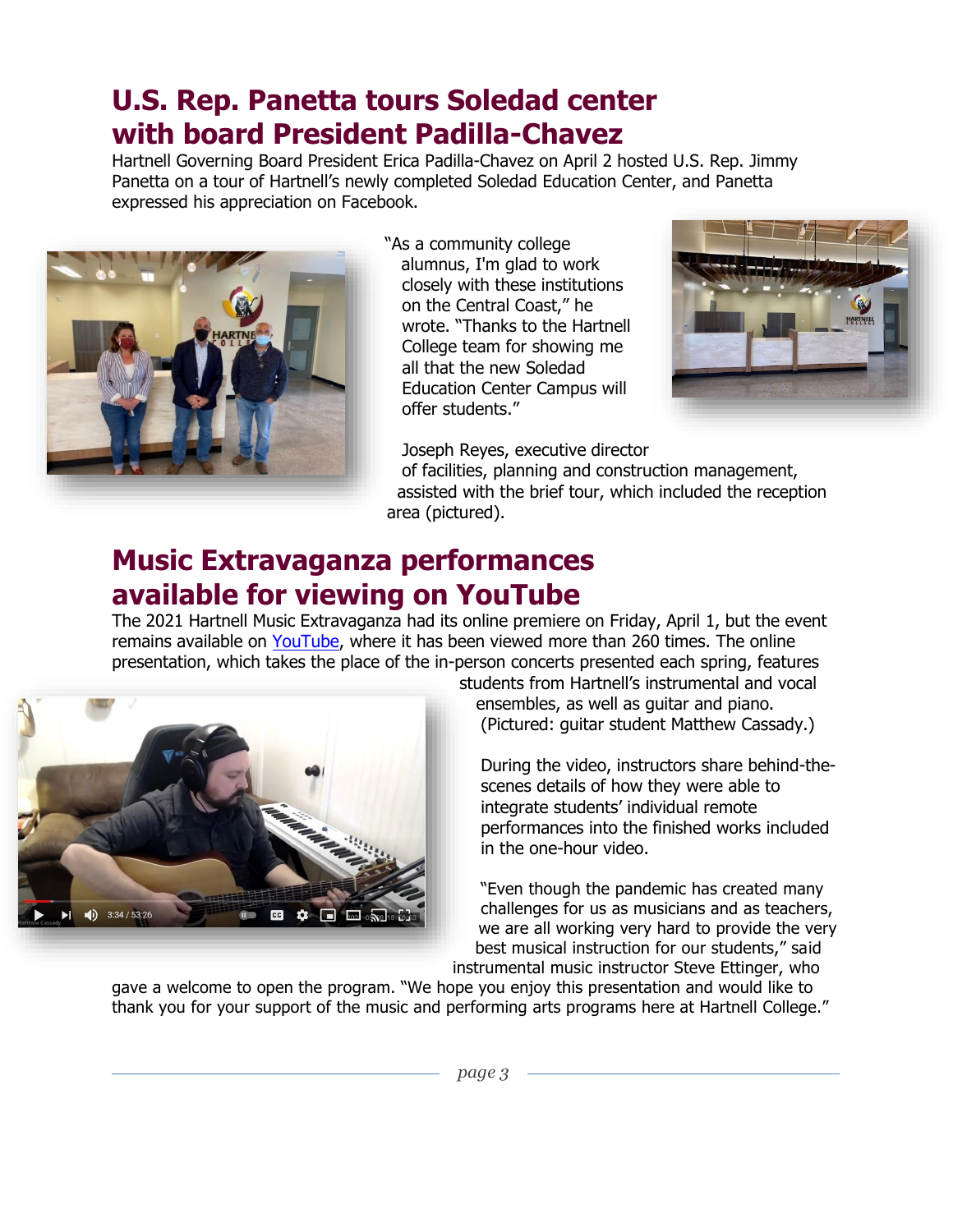## **Hartnell foundation distributes emergency rent, utility assistance**

The Hartnell College Foundation is one of 13 agencies and organizations helping United Way of Monterey County distribute \$28 million in emergency rent and utility funds for income-eligible individuals and families.

Beginning March 15, the foundation has been assisting Hartnell students and their families and friends who face housing instability because of lost or reduced income due to COVID-19. Eligibility is not dependent on immigration status. Staff are available to answer questions and help with required paperwork such as documentation of lost income, proof of income eligibility and identification. Contact information, an application link and further details are posted on the Hartnell College Foundation [website.](https://hartnellfoundation.org/emergency-rental-assistance-program/)

To qualify, recipients must be tenants with formal or informal lease arrangements within Monterey County and have household income at or below 80% of the county's median income. For example, the qualifying income limit for a single-person household is \$54,250 and \$77,500 for a family of four.

"We know that job loss has hurt many of our students and families throughout our college district," said Jackie Cruz, foundation executive director and vice president of advancement and development. "We want them to be able to stay in their homes and maintain their essential utility services. This assistance can keep people from becoming homeless."

## **CSEA names officers to new executive board**

In its April 6 report to the Hartnell Governing Board, Chapter 470 of the California School Employees Association (CSEA) reported that it has completed selection of a new Executive Board.

In addition to Chapter President Delia Edeza, officers are: Fanny Salgado, vice president; Marlene Tapia, secretary; Jessica Green, communication officer; Betty Rivera, treasurer; Herbert Cortez, past president; and Stephen Otero, chief job steward.

Governing Board President Erica Padilla-Chavez offered her thanks to Edeza and her congratulations to the Executive Board during the board's regular meeting on April 6.

"I just want to thank you, Delia, for your longstanding commitment to the college, but more importantly to the students," Padilla-Chavez said, "and I say frequently that I know our CSEA members are very much committed to the organization."

AFL-CIO



**United Way** 

**Monterey County**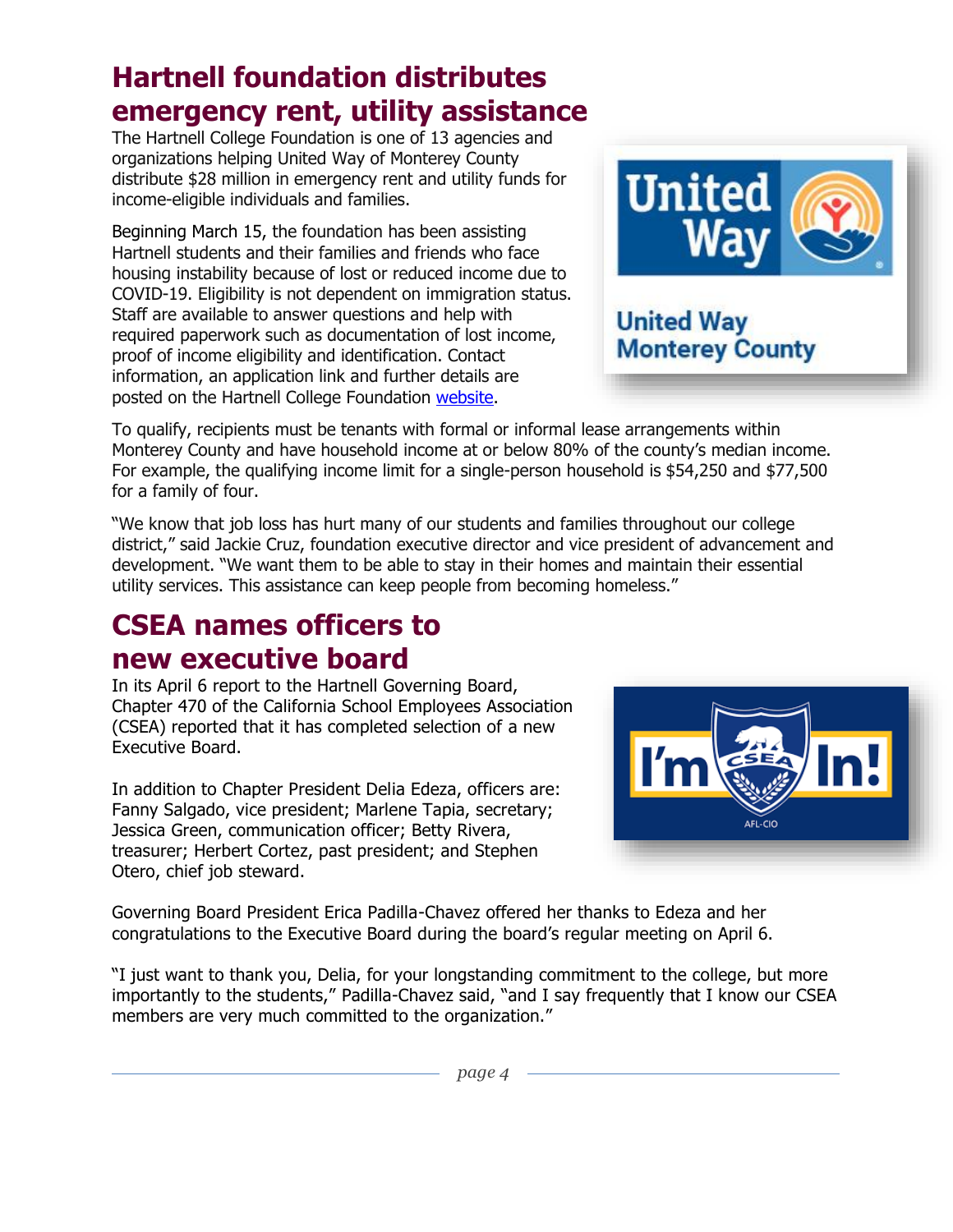### **Mi CASA holds 'ally' training and hosts student workshops**

The Center for Achievement and Student Advancement (Mi CASA) presented a two-part "Dreamer Ally" training on March and March 19 – six hours of total training for more than 50 faculty and staff.

Participants learned about the journey of undocumented students through higher education, including special presentations on mental health, immigration policies and practices, financial aid and other resources for undocumented students. In addition, they explored what it means to be an ally and began applying their knowledge in case based discussion groups.

Also in the past month, Mi CASA hosted weekly Cafecito workshops on Tuesday evenings facilitated by Equity Programs counselors Daisy Nunez and Adriana Chavez to provide social emotional support for undocumented students. Each workshop had 10-12 student participants. Workshop topics included mindfulness, scholarship applications and financial literacy.

## **MESA information fair promotes STEM clubs and success programs**

Thirty-one students attended the MESA/STEM Club Information Fair via Zoom on March 8, featuring presentations by student ambassadors, club leaders and representatives from a variety of student support and engagement programs.

MESA (Mathematics, Engineering, Science Achievement) is part of a nationwide program to promote excellence in math and science among educationally disadvantaged students.

Among those presenting were MESA student ambassadors such as Patricia Ramirez (pictured), officers from like SIMA (Students Interested in Medicine Association) Math and Allied STEM.

Joel Thompson, interim director of Hartnell's Science and Math Institute welcomed attendees, and Program Assistant Anely Meneses facilitated and fielded student questions during the 30 minute program.



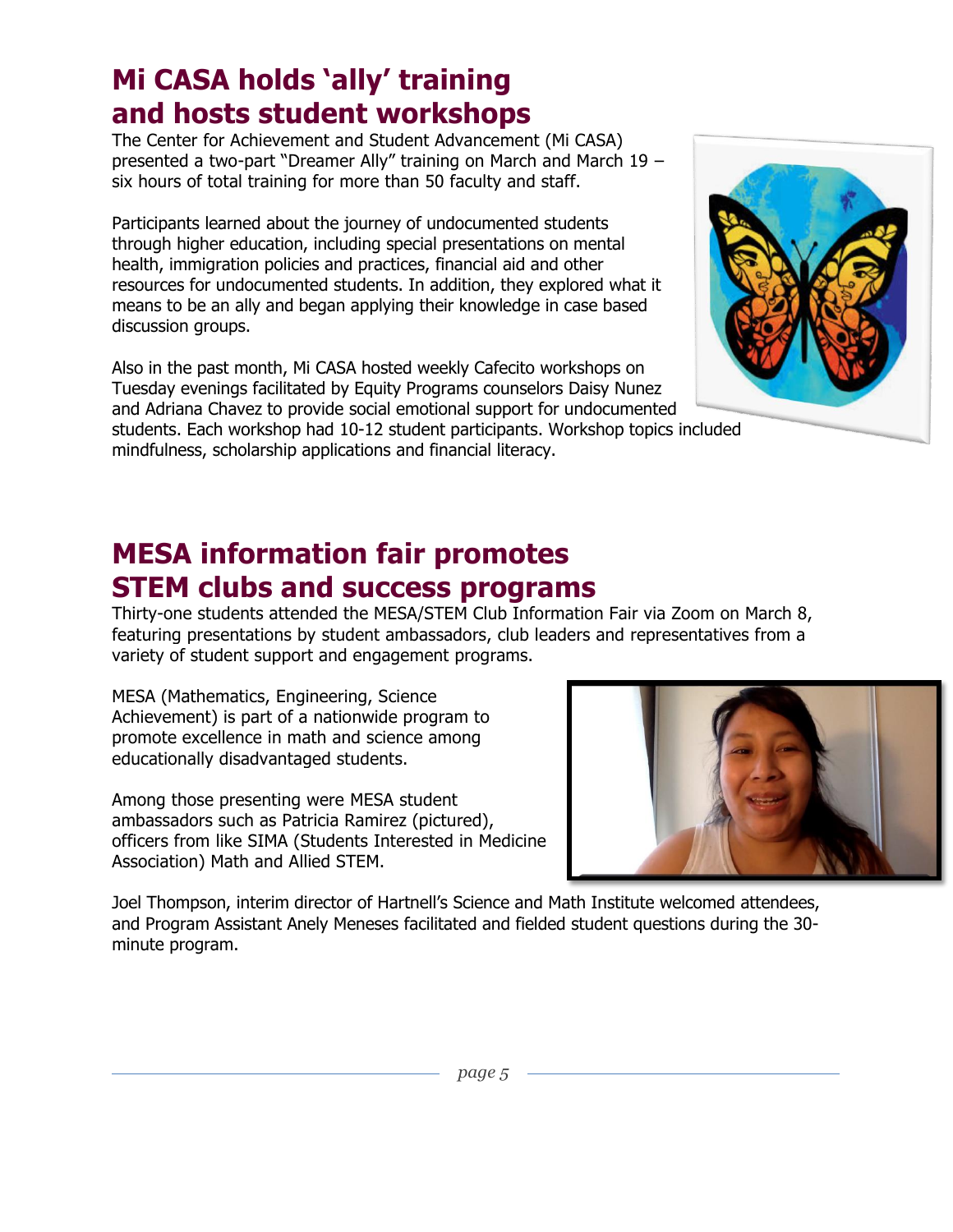## **CalWORKS shares baskets and books at drive-through event on April 2**

The Hartnell CalWORKS staff distributed the book "Think Like a Monk" by Jay Shetty to CalWORKS students and spring gift baskets for the students' children during an April 2 drive-through event at the circle drive on Main Campus.

Pictured are Counselor Dr. Nancy Reyes, EOPS Specialist Marlene Tapia and Program Assistant I Sarah Canter.



## **Writers will compete for recognition at student poetry event on May 6**

Hartnell students are invited to submit their original poetry and compete for the chance to win up to \$100 in the Poetic Voices/Voces Poetica Poetry Competition and Reading on May 6.

Poems must be submitted to Hartnell English instructor Maria Garcia Teutsch by April 25 at [mteutsch@hartnell.edu.](mailto:mteutsch@hartnell.edu) Put "Poetic Voices" in the subject line and be sure to include your name, email address and phone number.

Each student winner will receive the Poet Republik Poetry Prize for excellence in writing. The first-place student will receive \$100, and four additional students will receive \$50 for their work. Students from Hartnell and Cal State Monterey Bay will compete.

Winners will be recognized and read their work at the 20th anniversary Poetic Voices event, to be presented via Zoom from 1-2:30 p.m. on May 6. This year's featured poet is Daniel B. Summerhill (pictured), assistant professor of poetry/social action and composition studies at CSUMB.

The festival is sponsored by Hartnell's Homestead Review literary journal and Poet Republik micro-press. This year's judge is Jennifer Lagier-Fellguth, who has published nine books of poetry and served as co-editor of the Homestead Review. Jennifer retired from Hartnell, where she was a beloved librarian.



*page 6*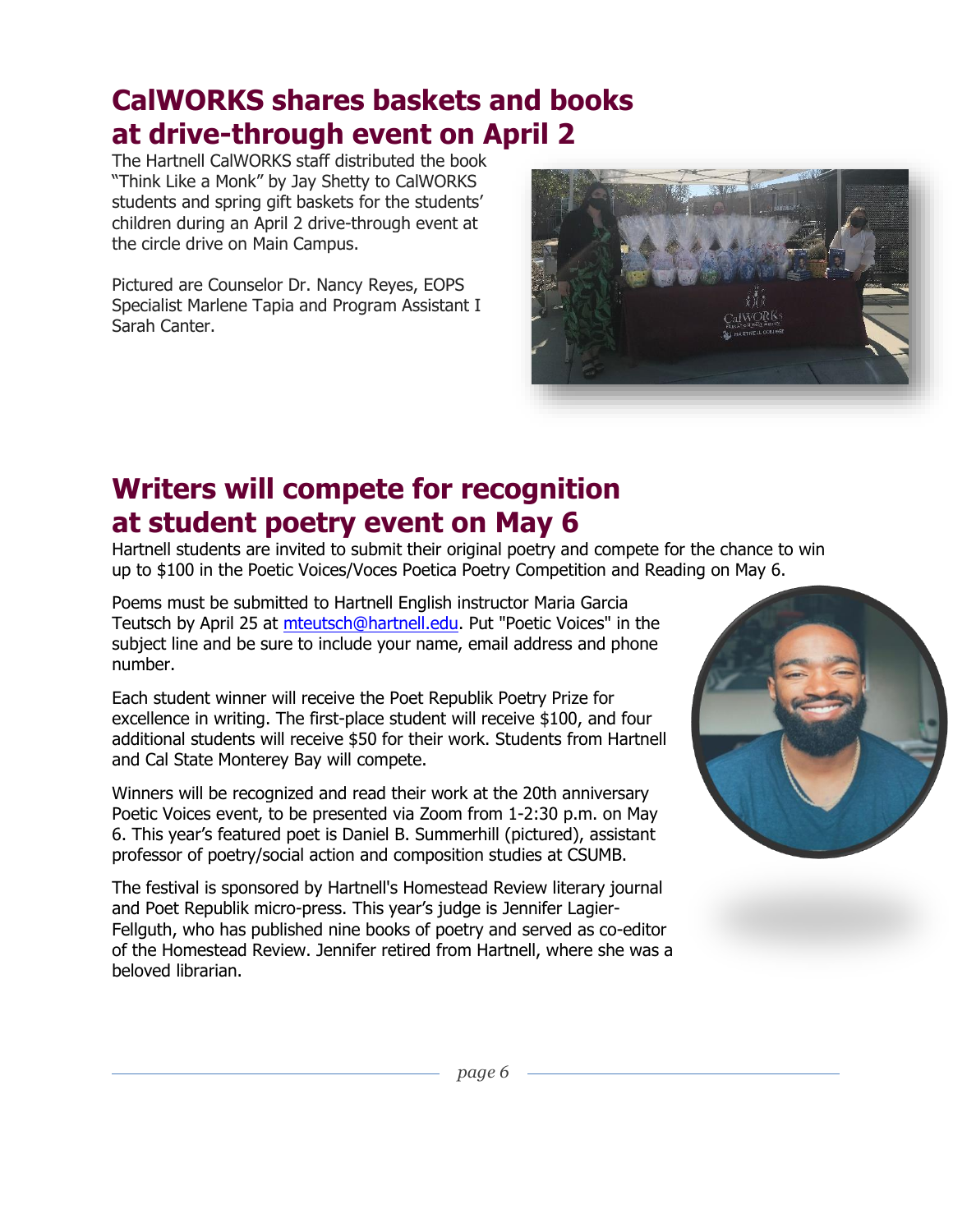### **Tabera named professor emeritus at San José State University**



Hartnell Chicanx Studies instructor Philip Tabera has been named Emeritus Faculty, Chicana and Chicano Studies, at San José State, where he was a partand full-time professor from 1997 through 2017. He completed his Master's of Mexican American Studies and Public Policy at SJSU and was honored as Student of the Decade. Tabera has taught at Hartnell since 2009.

"I would like to thank you on behalf of San José State University for your many years of distinguished service to the university and its students," wrote Dr. Mary Papazian, SJSU president, wrote in a March letter to Tabera.

In a letter of recommendation for the honor, Dr. Maria Luisa Alaniz, acting chair of Chicana/Chicano Studies, said Tabera "made a major contribution to the SJSU campus community based on his activism and collaboration in co-sponsoring activities across the campus. He is a highly rated and respected professor. He

was a mentor and supportive resource for faculty and student alike."

### **Ledesmas have a new son — Benigno Santiago Victor**

Joanna Ledesma, an academic support specialist for STEM, and her husband, Juan Ledesma, welcomed the birth of a son, Benigno Santiago Victor Ledesma (Beni) at 5:30 a.m. on Feb. 21. He weighed 9 pounds, 1 ounce and was 22 inches at birth.



## **In the News**

#### **Martinez, Motz win Race The Commons Series for March:**

[https://www.montereyherald.com/2021/04/08/martinez-motz-win-race-the-commons-series-for](https://www.montereyherald.com/2021/04/08/martinez-motz-win-race-the-commons-series-for-march/)[march/](https://www.montereyherald.com/2021/04/08/martinez-motz-win-race-the-commons-series-for-march/)

**Return to the hardwood for Palma grad Rowland:** [https://www.montereyherald.com/2021/04/07/return-to-the-hardwood-for-rowland/](https://www.montereyherald.com/2021/04/07/return-to-the-hardwood-for-rowland/%20?utm_medium=social&utm_content=fb-montereyherald&utm_campaign=socialflow&utm_source=facebook.com&fbclid=IwAR23qs_gJcyFV9EP0ZTuGgYd8MtiwOtN7smKewkLybvbwRfztQyqne7VpbI) 

**Ramos solidifying himself as a defensive leader at Southeastern Louisiana:**

https://www.montereyherald.com/2021/04/09/ramos-solidifying-himself-as-a-defensive-leaderat-southeastern-louisiana/

**El colegio Hartnell está brindando asistencia financiera para pago de renta y servicios:** <https://www.facebook.com/NoticiasCostaCentral/videos/203079877913831>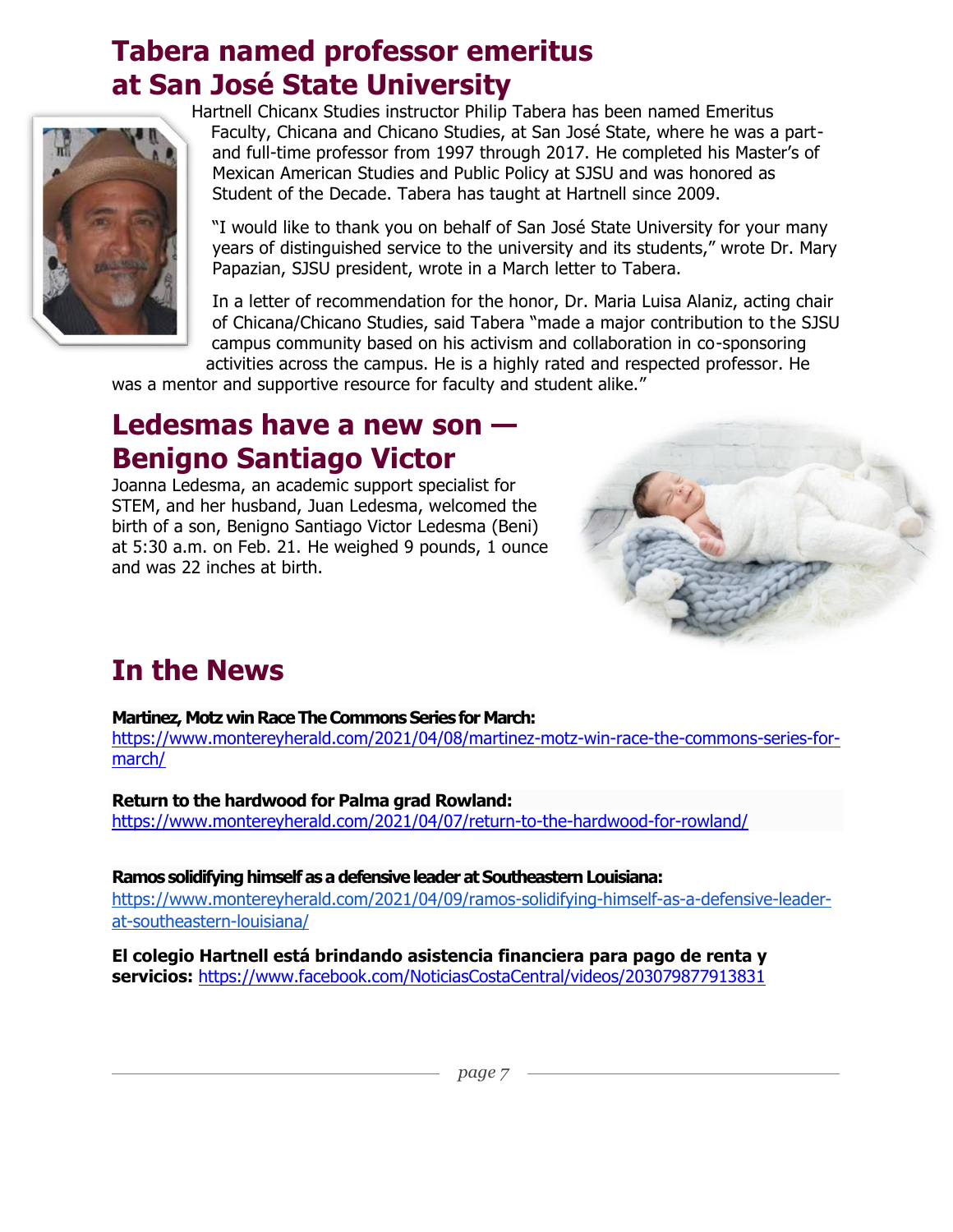# **Upcoming Events**

### **Public Policy & Social Justice**

**Virtual Career & Job Fair** 1 p.m. Wednesday, April 14 **[Registration](https://bit.ly/3qz1TVw)** 

#### **The Western Stage: Alumni Symposium Series John Caldon – Managing Director**

6 p.m. Wednesday, April 14 <https://westernstage.com/alumni-symposium-series/>

### **Educator in Residence: Ben Percy**

**"Super-Powered Storytelling"** 10 a.m. Friday, April 16 Info: [www.hartnell.edu/hr/pdp/index.html](http://www.hartnell.edu/hr/pdp/index.html)

### **Pop-Up Food Pantry**

12 p.m. Friday, April 16 Main Campus Parking Structure

### **CBEST Prep Workshops (TPP/MAESTROs)**

10 a.m. Saturday, April 17 [RSVP](https://csumb.edu/education/maestros) via Zoom

### **Governing Board Meeting – Development**

5 p.m. Tuesday, April 20 Steinbeck Hall (Building C) <https://go.boarddocs.com/ca/hccd/Board.nsf/Public>

#### **Health & Wellness Virtual Career & Job Fair** 1 p.m.

Wednesday, April 21 **[Registration](https://bit.ly/3qz1TVw)** 

**The Western Stage: Alumni Symposium Series Deb Hiett – Actress, Playwright & Screenwriter** 6 p.m. Wednesday, April 21 <https://westernstage.com/alumni-symposium-series/>

### **HARTNELLCOLLEGE EDUCATOR IN RESIDENCE SERIES**



#### **Ben Percy** Novelist, comics writer, and screenwriter.<br>sst Author at Student Success Conference 20:

Friday, April 16, 2021 from 10 to 11 am

### **Super-Powered Storytelling**

Join me in this SMACK - BLAM - POW discussion which<br>addresses how working in comics has challenged me to be a<br>better writer and person.

#### **Diego Navarro**



#### Friday, April 30, 2021 from 10 to 11 am **Constructs for Building an Equity-Minded Culture**

This talk will be about how Hartnell College can improve student<br>success by understanding and establishing an equity-minded<br>culture.

This free, virtual event is open to all students, faculty, staff, and Hartnell community members.

The Zoom link will be provided to employees. Students and community members are welcome to join the Hartnell YouTube livestream, which will be sent via email and posted on the Hartnell

For more information about the Educator in Residence program, please visit the Professional<br>Development Committee webpage: https://www.hartnell.edu/hr/pdp/index.html